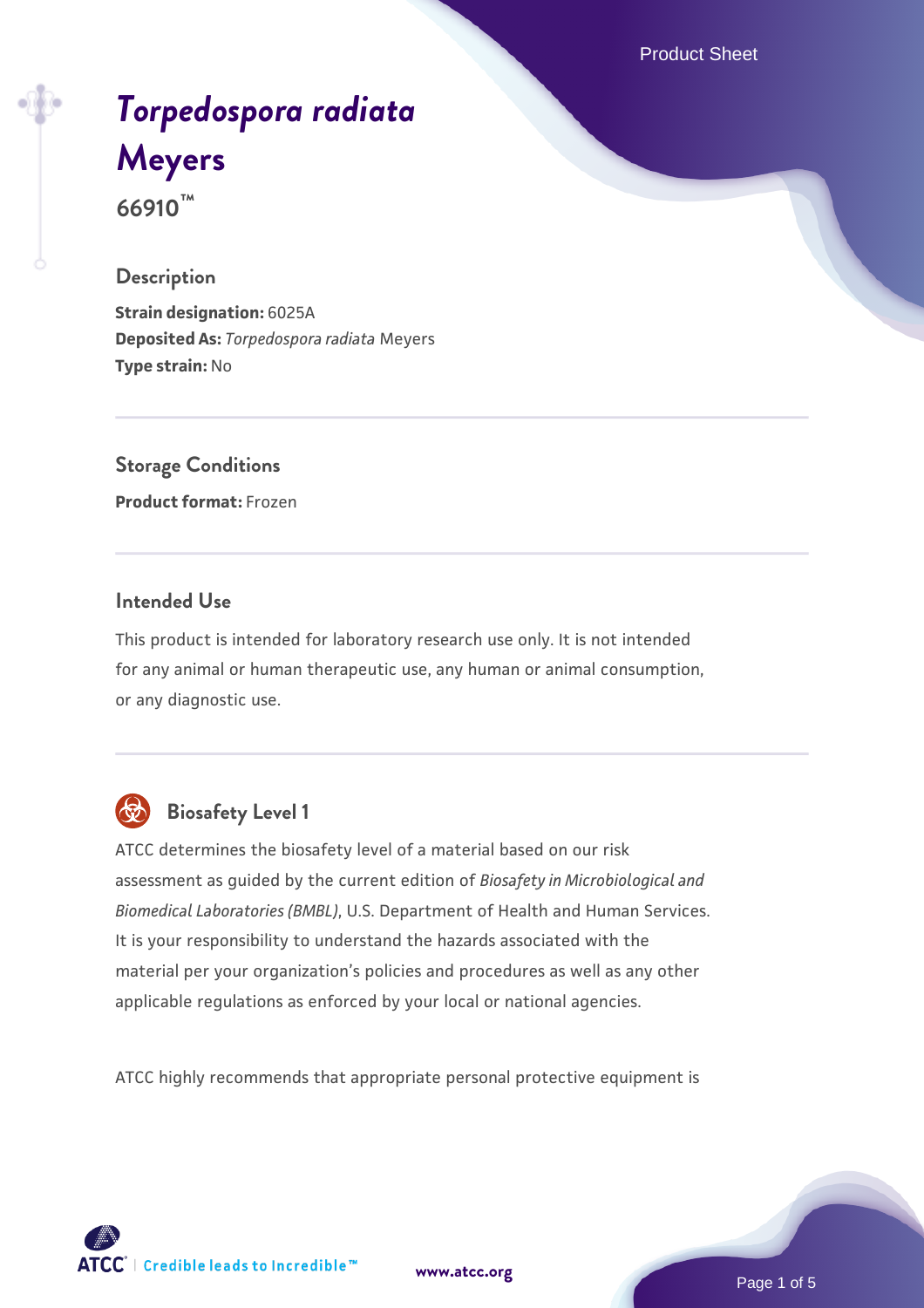#### **[Torpedospora radiata](https://www.atcc.org/products/66910) [Meyers](https://www.atcc.org/products/66910) Product Sheet** Product Sheet **66910**

always used when handling vials. For cultures that require storage in liquid nitrogen, it is important to note that some vials may leak when submersed in liquid nitrogen and will slowly fill with liquid nitrogen. Upon thawing, the conversion of the liquid nitrogen back to its gas phase may result in the vial exploding or blowing off its cap with dangerous force creating flying debris. Unless necessary, ATCC recommends that these cultures be stored in the vapor phase of liquid nitrogen rather than submersed in liquid nitrogen.

# **Certificate of Analysis**

For batch-specific test results, refer to the applicable certificate of analysis that can be found at www.atcc.org.

# **Growth Conditions**

**Medium:**  [ATCC Medium 350: Emerson YpSs agar](https://www.atcc.org/-/media/product-assets/documents/microbial-media-formulations/3/5/0/atcc-medium-350.pdf?rev=d31d155d380a449c8b75f2d802bfc573) **Temperature:** 24°C

# **Material Citation**

If use of this material results in a scientific publication, please cite the material in the following manner: *Torpedospora radiata* Meyers (ATCC 66910)

#### **References**

References and other information relating to this material are available at



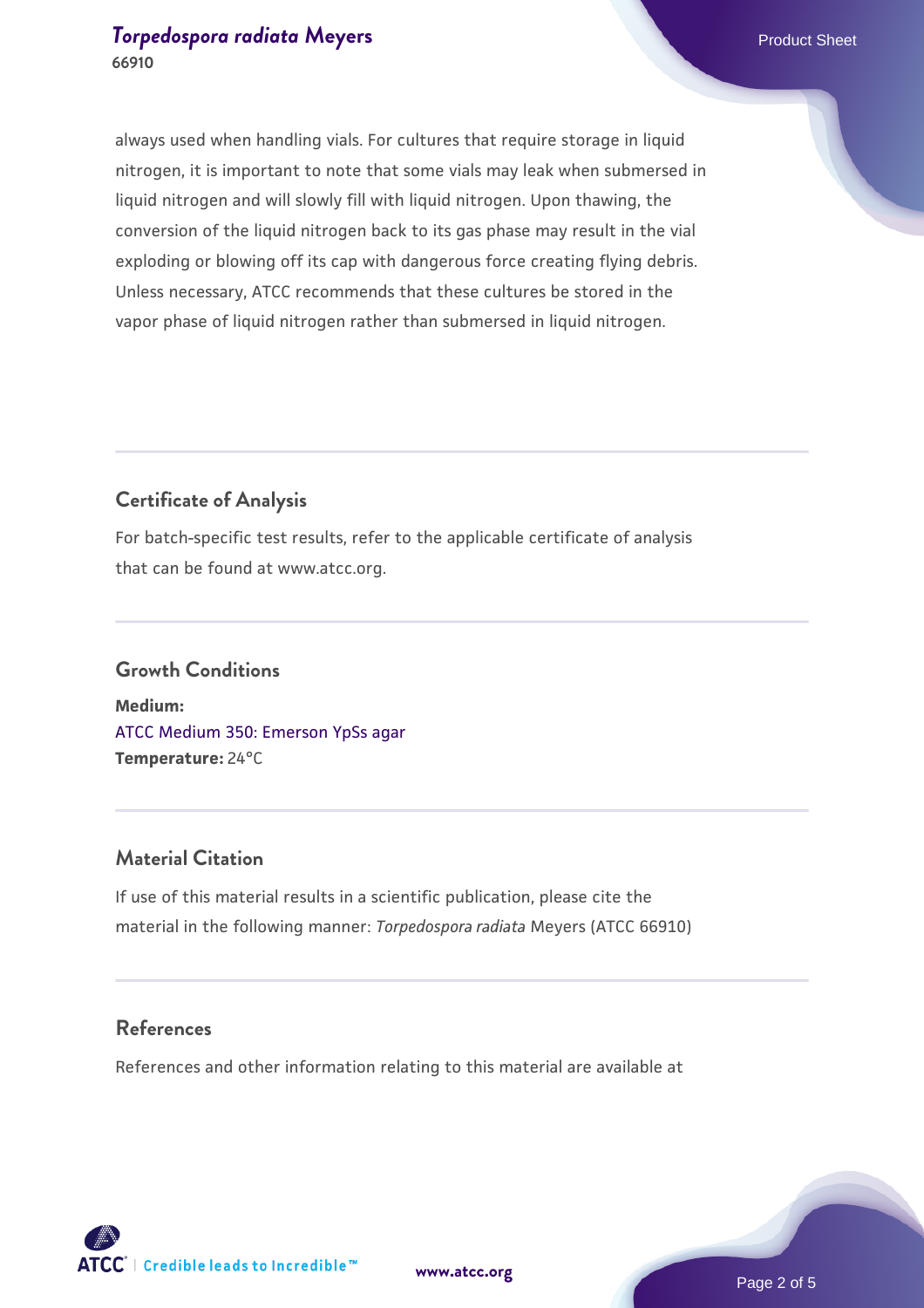#### **[Torpedospora radiata](https://www.atcc.org/products/66910) [Meyers](https://www.atcc.org/products/66910) Product Sheet** Product Sheet **66910**

www.atcc.org.

#### **Warranty**

The product is provided 'AS IS' and the viability of ATCC® products is warranted for 30 days from the date of shipment, provided that the customer has stored and handled the product according to the information included on the product information sheet, website, and Certificate of Analysis. For living cultures, ATCC lists the media formulation and reagents that have been found to be effective for the product. While other unspecified media and reagents may also produce satisfactory results, a change in the ATCC and/or depositor-recommended protocols may affect the recovery, growth, and/or function of the product. If an alternative medium formulation or reagent is used, the ATCC warranty for viability is no longer valid. Except as expressly set forth herein, no other warranties of any kind are provided, express or implied, including, but not limited to, any implied warranties of merchantability, fitness for a particular purpose, manufacture according to cGMP standards, typicality, safety, accuracy, and/or noninfringement.

#### **Disclaimers**

This product is intended for laboratory research use only. It is not intended for any animal or human therapeutic use, any human or animal consumption, or any diagnostic use. Any proposed commercial use is prohibited without a license from ATCC.

While ATCC uses reasonable efforts to include accurate and up-to-date information on this product sheet, ATCC makes no warranties or representations as to its accuracy. Citations from scientific literature and patents are provided for informational purposes only. ATCC does not warrant that such information has been confirmed to be accurate or complete and



**[www.atcc.org](http://www.atcc.org)**

Page 3 of 5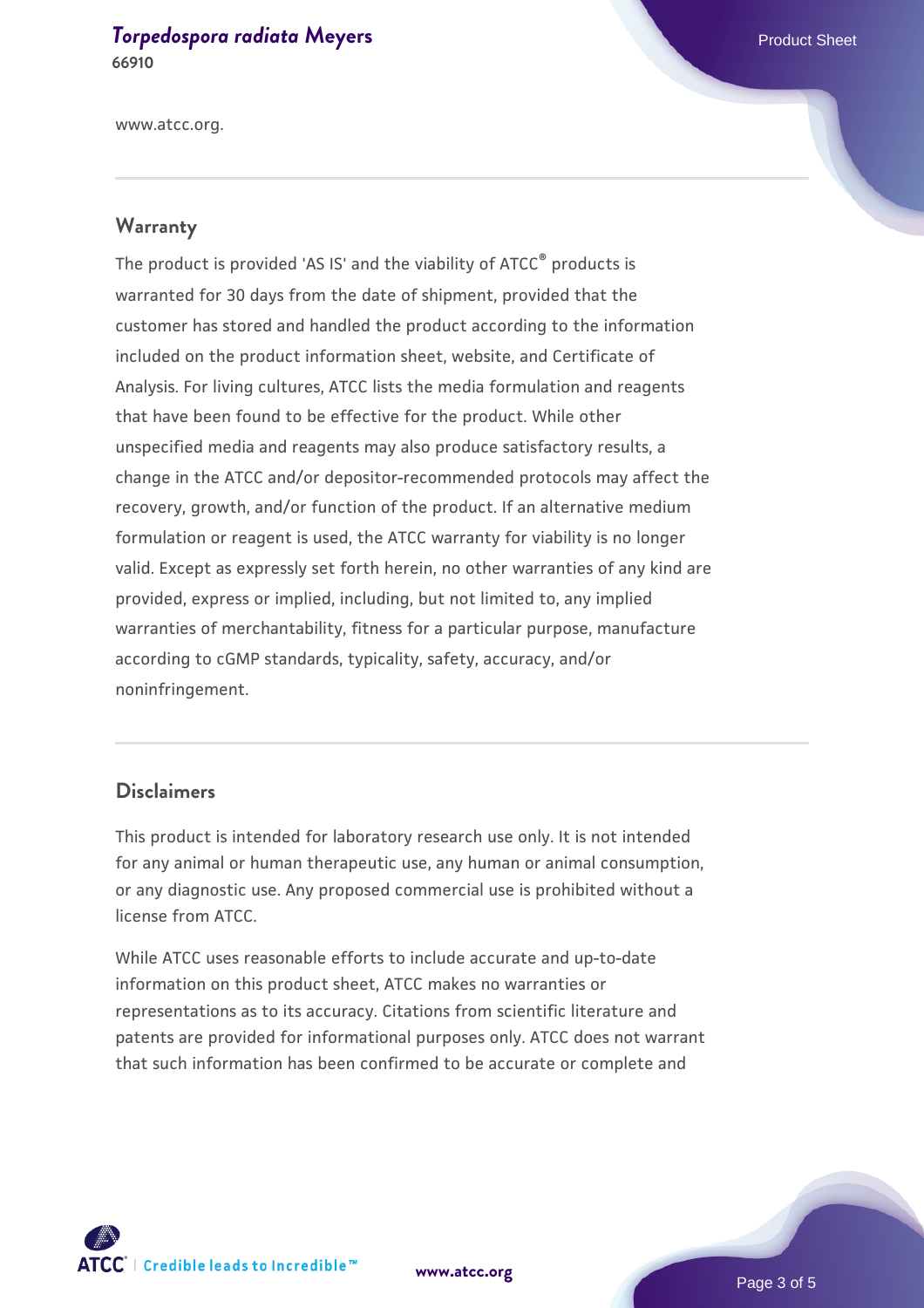the customer bears the sole responsibility of confirming the accuracy and completeness of any such information.

This product is sent on the condition that the customer is responsible for and assumes all risk and responsibility in connection with the receipt, handling, storage, disposal, and use of the ATCC product including without limitation taking all appropriate safety and handling precautions to minimize health or environmental risk. As a condition of receiving the material, the customer agrees that any activity undertaken with the ATCC product and any progeny or modifications will be conducted in compliance with all applicable laws, regulations, and guidelines. This product is provided 'AS IS' with no representations or warranties whatsoever except as expressly set forth herein and in no event shall ATCC, its parents, subsidiaries, directors, officers, agents, employees, assigns, successors, and affiliates be liable for indirect, special, incidental, or consequential damages of any kind in connection with or arising out of the customer's use of the product. While reasonable effort is made to ensure authenticity and reliability of materials on deposit, ATCC is not liable for damages arising from the misidentification or misrepresentation of such materials.

Please see the material transfer agreement (MTA) for further details regarding the use of this product. The MTA is available at www.atcc.org.

#### **Copyright and Trademark Information**

© ATCC 2021. All rights reserved. ATCC is a registered trademark of the American Type Culture Collection.

#### **Revision**

This information on this document was last updated on 2021-05-19

# **Contact Information**